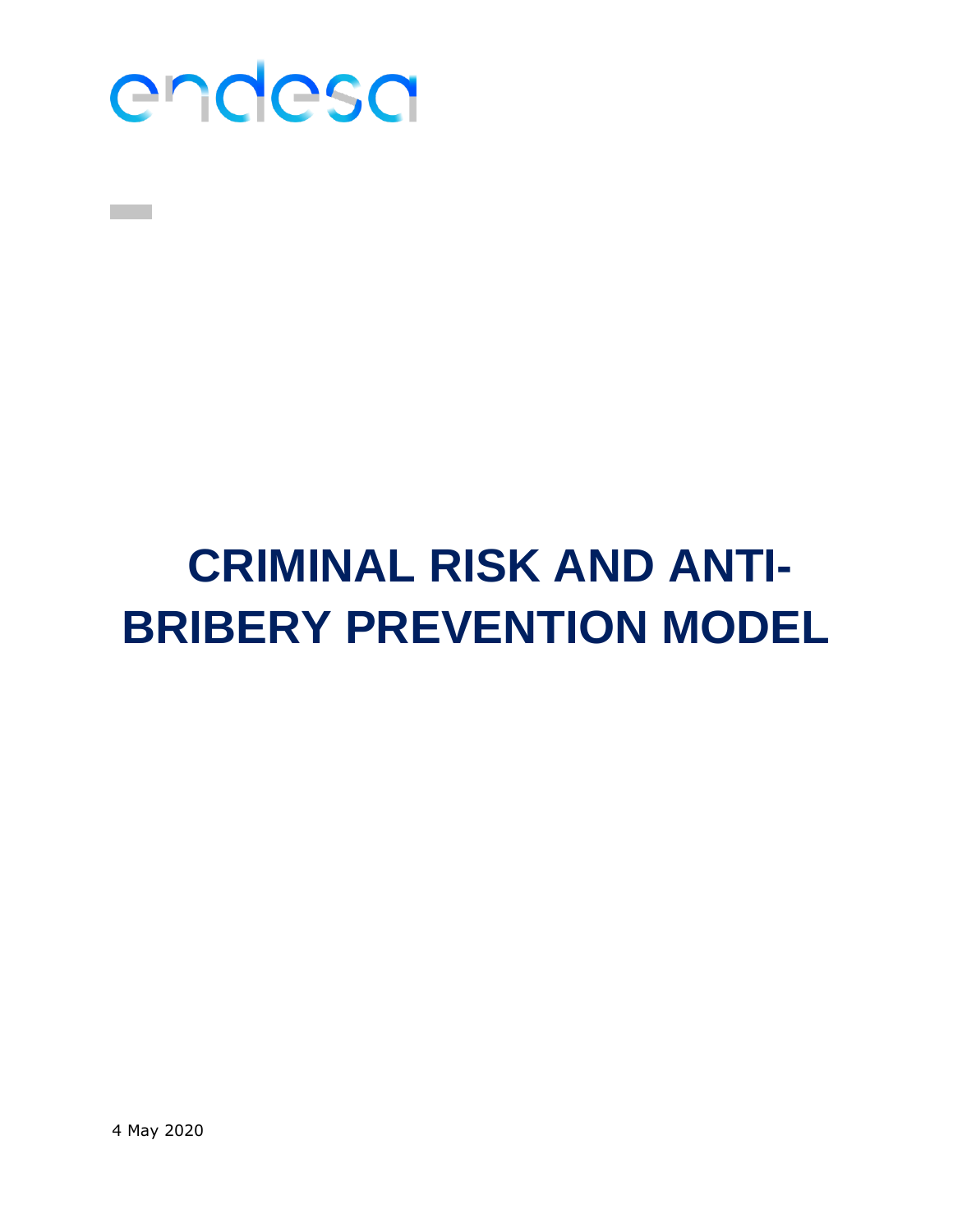# endesa

# <span id="page-1-0"></span>Contents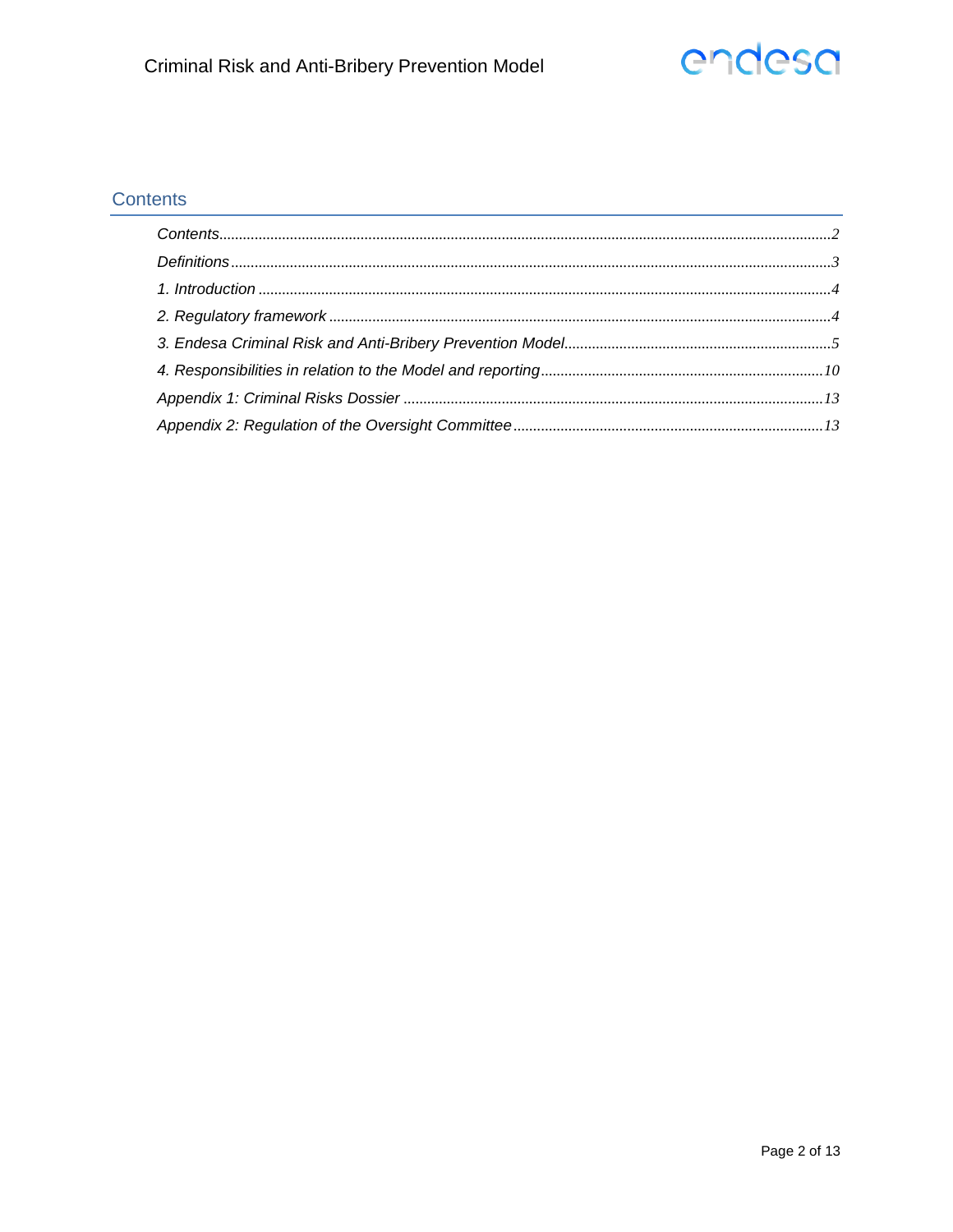# <span id="page-2-0"></span>**Definitions**

- **Risk Areas**: Endesa's areas of activity in which a reasonable possibility of committing a crime that is to be prevented in accordance with article 31 bis of the Criminal Code is identified.
- **Code of Ethics**: set of ethical commitments and responsibilities to be assumed by the company's employees and collaborators in managing business and business activities.
- **Criminal Code**: Organic Law 1/2015 of 30 March, which modifies Organic Law 10/1995 of 23 November of the Criminal Code.
- **Audit and Compliance Committee (ACC)**: delegated body of the Board of Directors with the primary role of ensuring good corporate governance and transparency in all of the company's actions in economic/financial fields, external audit and compliance, and internal audit.
- **Model Oversight Committee (OS):** collegiate body with autonomous powers of initiative and control with the primary role of controlling and proposing the Model's updates, in order to adapt it to the needs of the company and legal changes.
- **Board of Directors**: Endesa's administrative and representative body.
- **Crime**: typical (described by law), unlawful (against the law) and guilty conduct, action or oversight that entails a penalty, with objective conditions of punishability.
- **Employees**: people who work for Endesa, including managers.
- **Zero Tolerance Plan Against Corruption (ZTPC)**: responsibilities Endesa assumes when undertaking its activities related to its commitment to fight corruption.
- **Internal Control System**: process carried out by the Board of Directors, the Management and the rest of the entity's staff, designed in order to provide a reasonable degree of security in terms of achieving objectives related to operations, information and compliance.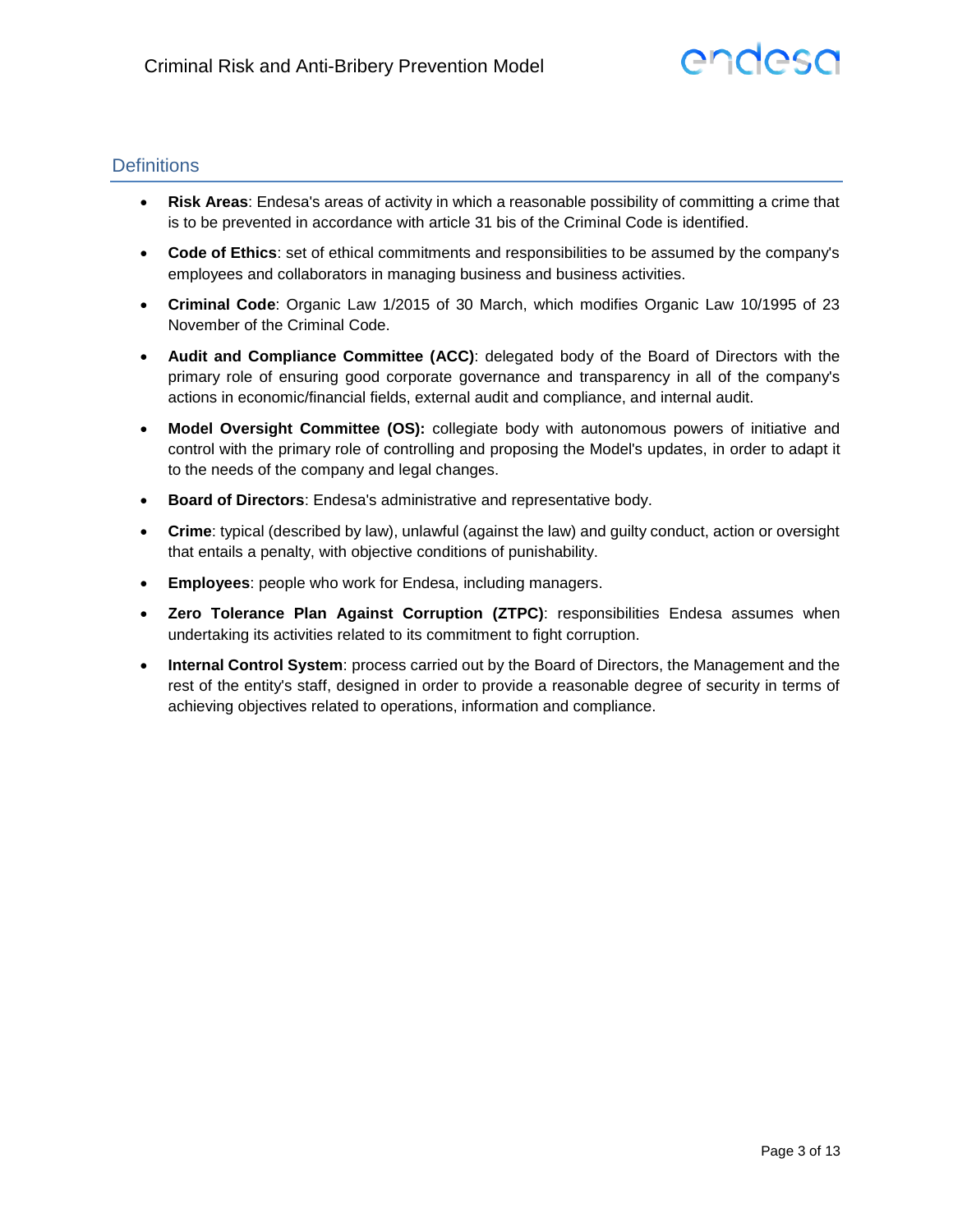# <span id="page-3-0"></span>1. Introduction

The purpose of this document is to describe the Endesa Criminal Risk and Anti-Bribery Prevention Model (hereinafter the "Model") that the company applies in all areas of its business Group. In particular, the activities and bodies involved in the functioning of the Model are described, as well as its operations.

# <span id="page-3-1"></span>2. Regulatory framework

Article 31 bis of the Criminal Code determines the criminal liability regime of legal persons in Spain, when it establishes that they will be criminally responsible:

- a) Of the crimes committed in their name or on their behalf, and for their direct or indirect benefit, by their legal representatives or by those who, acting individually, or as members of a body of the legal entity, are authorised to make decisions on behalf of the legal person or have powers of organisation and control within it.
- b) Of the crimes committed in undertaking corporate activities and on behalf of and for the direct or indirect benefit thereof, by those who, being subject to the authority of the natural persons mentioned in the preceding paragraph, have been able to carry out the acts as they have seriously failed to comply with the duty to control their activity, given the specific circumstances of the case.

For the liability derived from the crimes committed by the people described in section a) above, the conditions of the exemption are as follows:

- 1. the administrative body has effectively adopted and executed, prior to the crime being committed, organisational and management models that include the appropriate supervision and control measures to prevent crimes of the same nature or to significantly reduce the risk that they will be committed;
- 2. the oversight of the operation and compliance of the prevention model implemented has been entrusted to a body of the legal entity that has autonomous powers of initiative and control, or which is legally bestowed with the task of overseeing the efficacy of the legal entity's internal controls;
- 3. individual perpetrators have committed the crime by fraudulently evading organisation and prevention models; and
- 4. there has been no omission or insufficient exercise of its oversight, monitoring and control functions by the body referred to in condition 2.

For the liability derived from the crimes committed by the people described in section b) above, the exemption is exclusively conditioned on the fact that, before the crime is committed, the legal entity has effectively adopted and executed an organisation and management model that is appropriate to prevent crimes of the nature of which it was committed or to significantly reduce the risk they will be committed.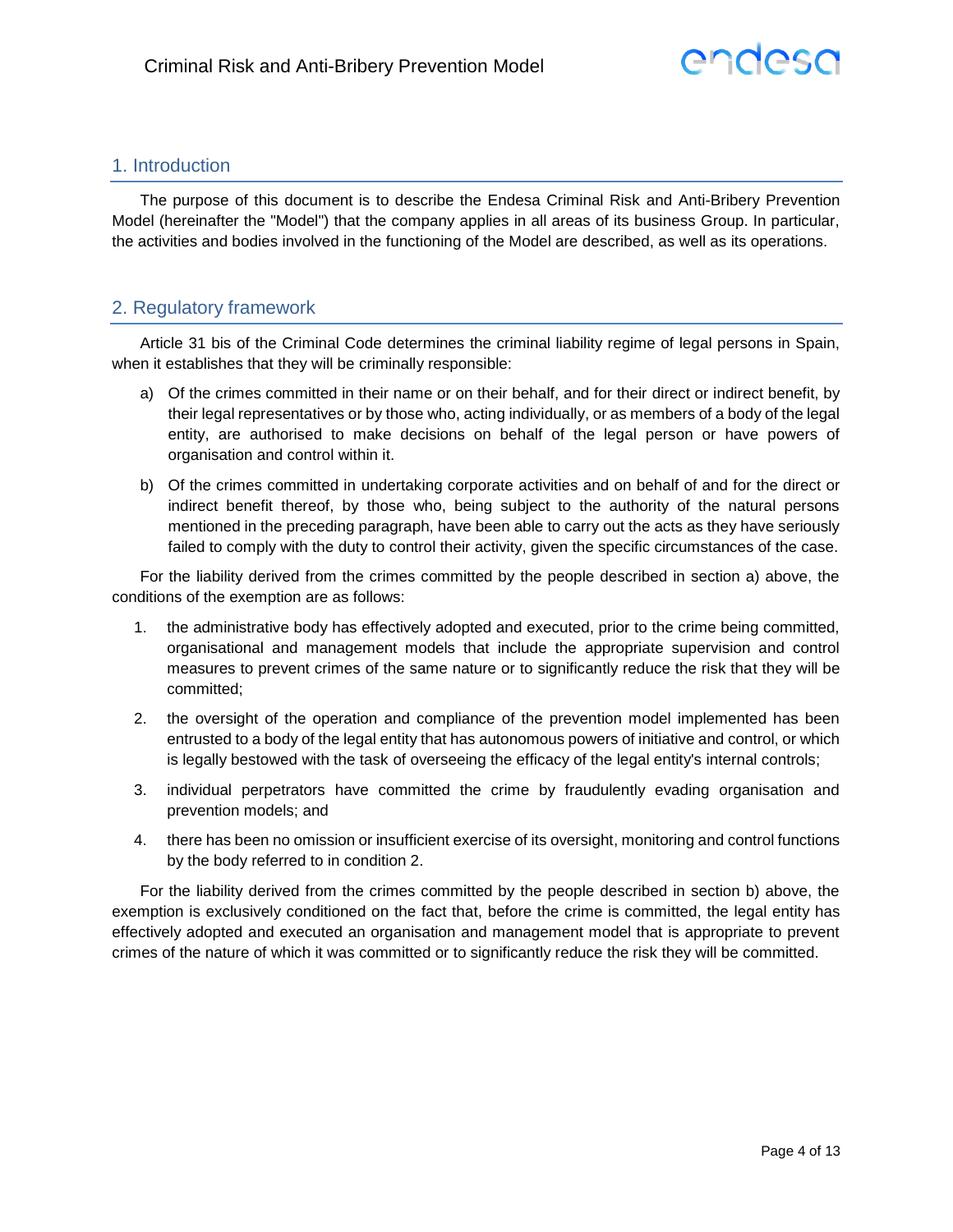# endesa

In both cases reference is made to the organisation and management models to which the Criminal Code requires compliance with the following requirements:

- Identify the activities in which the crimes that must be prevented can be committed.
- Establish the protocols or procedures that specify the process of forming the corporate will, as well as the decision-making and execution processes in relation to those.
- Have adequate financial resources management models to stop the crimes that must be prevented from being committed.
- Impose the obligation to report possible risks and breaches to the body in charge of monitoring the operation and observance of the prevention model.
- Establish a disciplinary system that adequately penalises non-compliance with the measures established by the model.
- Carry out a periodic verification of the model and its possible modification when relevant infringements of its provisions are revealed, or when changes occur in the organisation, in the control structure or in the activity carried out that make them necessary.

The legislation also establishes that the criminal liability of companies will be enforceable even when the specific responsible natural person has not been individualised.

**Annex 1** of this document contains the "**Criminal Risks Dossier**", where the crimes categorised in the reference regulations are briefly explained.

# <span id="page-4-0"></span>3. Endesa Criminal Risk and Anti-Bribery Prevention Model

## *3.1. Objectives of the Model*

Since its inception as a business group, Endesa has equipped itself with internal control systems, operating procedures, codes of conduct and other organisational elements with the aim of ensuring the conditions of transparency, security and control advisable to the activities of its business group.

Endesa forms its Prevention Model on the basis of the previous elements, adding the special requirements demanded by the Criminal Code, so that it allows greater visibility of Endesa's organisation and management model among those acting in its name or on behalf of it, raising their awareness so that their behaviour is, in performing their activity, correct and consistent with the objective of preventing the crimes that could affect the company from being committed.

The Endesa Criminal Risk and Anti-Bribery Prevention Model is, therefore, the creation of a structured and organic system of procedures and suitable supervision and control activities to prevent the crimes that fall under its scope from being committed, that is, those that could result in criminal liability for legal persons of its business group.

This Endesa Model was adopted by its Board of Directors at its meeting on 25 January 2016 and was updated in November 2018 and May 2020.

#### *3.2. Scope*

The Endesa Model is applied in all companies in which Endesa has a majority, exercises control or has responsibility for its management.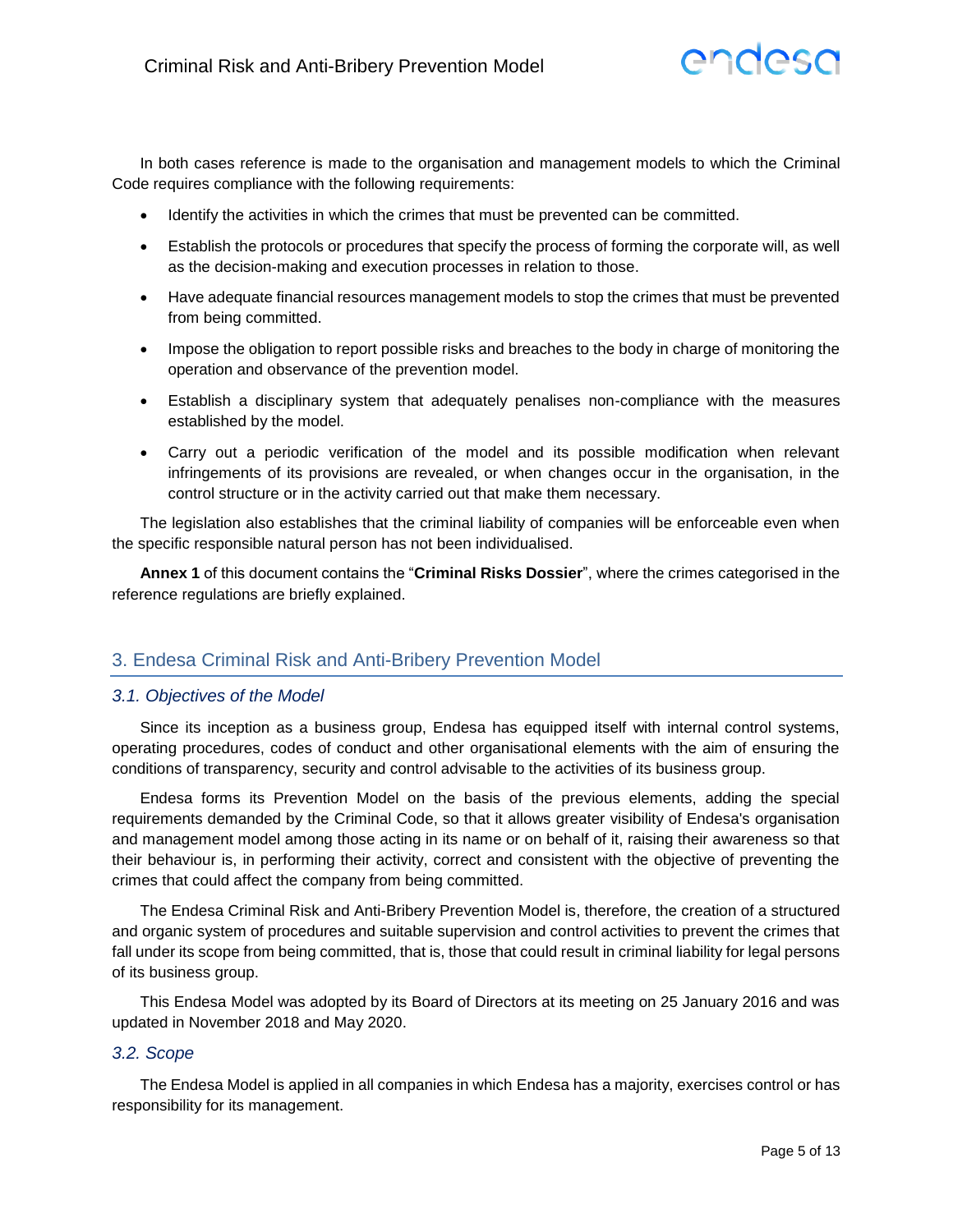

In those companies with different shareholdings in which Endesa does not have control, its representatives in the governing and management bodies will promote adopting a crime prevention model that complies with the requirements of the Criminal Code.

The aforementioned applies in the same way in the case of mixed economy companies, temporary unions of companies and economic interest groups.

#### *3.3. Elements of the Model*

The Model is made up of five elements that, combined, guarantee an adequate control system for the prevention of criminal risks: (i) Control Environment, (ii) Risk assessment and control activities, (iii) Oversight activities, (iv) Information and Communication, and (v) Disciplinary system.

#### *3.3.1 Control Environment*

It is the set of norms, processes and structures that constitute the base on which the internal control of the organisation is developed. The Board and Senior Management set the tone regarding the importance of internal control and the expected standards of conduct within the entity, and Management reinforces expectations concerning internal control at different levels of the organisation.

The Endesa Criminal Risk and Anti-Bribery Prevention Model has been structured based on the existing control environment at Endesa, considering the principles and values that operate throughout the Organisation. The main instruments of which are the following:

- **Code of Ethics**, which sets out the ethical commitments and responsibilities, in managing business and business activities, assumed by Endesa's collaborators. It was approved by the Board of Directors on 19 April 2010.
- **Zero Tolerance Plan Against Corruption**. Commitments made by Endesa in the fight against corruption, in compliance with the tenth principle of the Global Compact and by applying the transparency criteria recommended by the organisation Transparency International. It was approved by the Board of Directors on 19 April 2010.
- **Human Rights Policy**. Collects Endesa's commitment and responsibilities in relation to all human rights, and especially those that affect its business activity and the operations carried out by its workers, including managers and employees. It was approved by the Board of Directors on 24 June 2013 and updated on 4 May 2020.
- **Corporate integrity protocols**. These establish clear principles of action that Endesa employees must respect in different matters, such as accepting and offering gifts and hospitality, dealing with public officials, or in situations that may involve potential conflicts of interest.
- **Internal and procedural regulations of the Group**. Among other issues, the process of forming the corporate will is regulated, as well as the decision-making and execution processes.
- **Repertoire of Corporate Governance standards**. Set of rules that regulate the constitution and activity of the company, as well as how its governing bodies operate. Others include the Articles of Association, the Regulations of the Board of Directors, the Regulations of the General Shareholders' Meeting, and the Internal Regulations for Conduct in the Stock Market.
- **Financial resource management model.** In Endesa's internal regulations, the controls and authorisations required for managing its financial resources are developed and established, based on the corporate rule of governance of the Board of Directors, which indicates the relevant acts and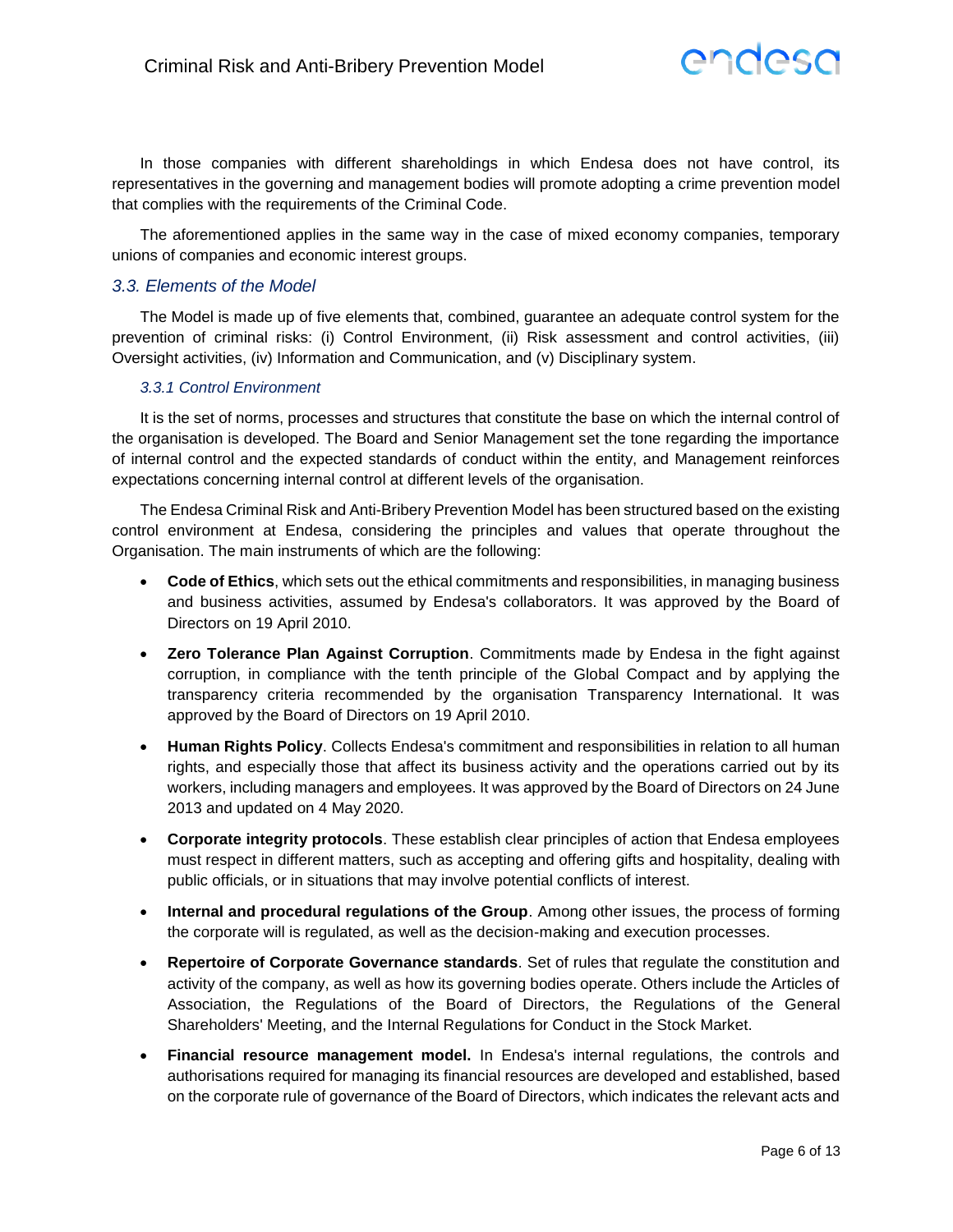

operations that must be authorised by the company's highest governing body. In addition, Endesa has a risk control and management system in relation to Internal Control over Financial Reporting (ICFR), whose objective is to provide reasonable assurance about the reliability of the financial information that it supplies to the market as a listed company.

- **Powers system**. Scheme of powers of attorney of Endesa and its subsidiaries, which has different types of power to which different powers associated with the organisational role are assigned and with different conditions under which the activities are carried out (individual or joint and financial limits).
- **Operational instruction on the application of the principle of segregation of duties**, through which the assignment of roles, responsibilities and levels of authority is established and managed, avoiding any type of incompatibility, in order to support meeting the company's objectives.
- **IT General Controls**. Control activities in the field of systems intended to ensure the proper development and implementation of the company's computer applications.
- **Authorisation workflows**. Access rights management system so that all transactions are properly approved, documented and authorised by the persons designated for this purpose.

Although these instruments have their own purposes identified in their respective contents, the set of those parts relevant to the Model's objective, together with the other elements described below, make up the organisation and management model that includes the appropriate supervision and control measures to prevent crimes from which a criminal liability could be derived for the legal persons of its business group.

#### *3.3.2. Risk assessment and control activities*

Identifying the activities in which crimes can be committed from those that could result in criminal liability for legal persons of its business group is carried out jointly by the Oversight Committee and those responsible for the processes. Risks are evaluated according to their impact (damages that they could inflict on the organisation if they materialise) and their likelihood (frequency with which they can materialise).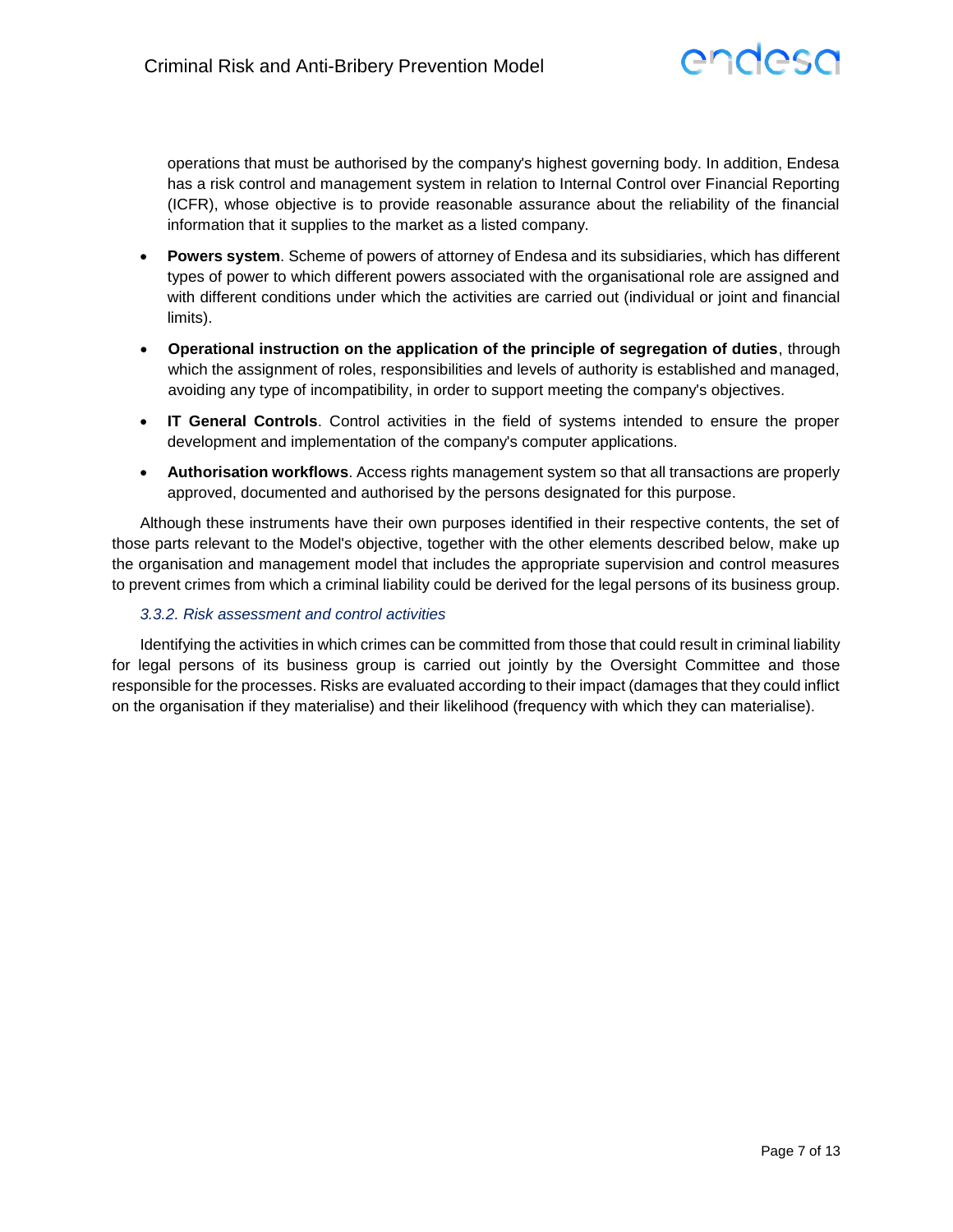

Each identified criminal risk scenario has at least one control activity intended to prevent the risk from materialising and prevent the crimes analysed from occurring. The control activities consist of protocols or procedures that specify the process of forming the corporate will, decision-making and execution of the same by the members of the company, which are executed, overseen and documented by those responsible for the operational processes, helping to ensure that the Model objectives are achieved.

The identified risk scenarios and control activities are included in a matrix of processes, risks and controls, which also identifies the person responsible for executing the controls. The Audit Department is responsible for managing the consolidated matrix. It updates it as new risk situations and changes in processes or activities are identified, ensuring its suitability and continuous improvement.

#### *3.3.3. Oversight activities*

The Model is continuously overseen to check if its design and operation are adequate with respect to the requirements of the applicable regulations, analysing and solving the identified incidents.

The Audit and Compliance Committee is the body in charge of overseeing compliance and operation of the Model, in accordance with the law and Endesa's internal regulations. In turn, under the direct and exclusive oversight of the Audit and Compliance Committee, the Oversight Committee will exercise the functions entrusted to it. This shall include the control and proposal for updating the Model, while relying on the Audit function for developing its competences by virtue of the powers conferred on it and the required specialisation.

The Oversight Committee's Regulation defines its powers and operations. The Committee periodically verifies its adequacy and proposes possible modifications and updates to the ACC if it considers it necessary. (See Appendix 2)

The following powers correspond to the Oversight Committee in general terms:

#### Assessment

The design and operability of the control activities considered in the Model are evaluated periodically. The scope and frequency of the review will depend on the importance of the risks and the effectiveness demonstrated by the controls.

The assessment provides sufficient confidence in the system and enables its evolution in light of shortcomings and external or internal changes that may affect the company. Furthermore, it provides evidence vis-à-vis third parties regarding the Model's validity and effectiveness.

#### Action plans for shortcomings

For each identified shortcoming, an appropriate action plan is designed and implemented to mitigate the risk associated with poor control, which is designed by the person responsible for the process with the support of the Audit function, which will in turn ensure its proper implementation.

#### Non-compliance response

In cases of non-compliance with the policies, rules and procedures associated with the Model, or in identifying cases of potential crime, the Oversight Committee must coordinate, with the advice and collaboration of Legal Services, the required investigations. If legal proceedings are initiated, any ongoing action that could conflict with said circumstance will be stopped.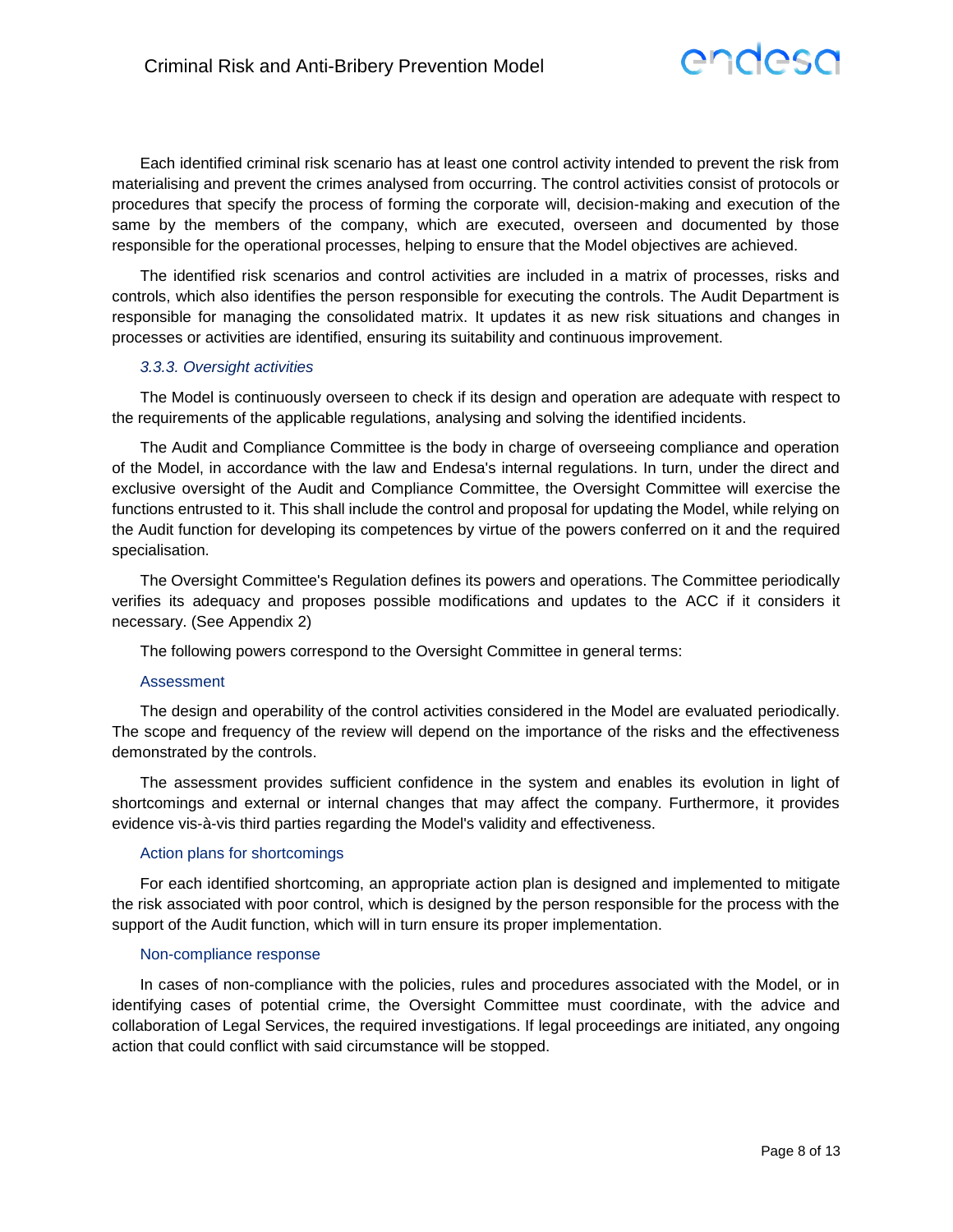

Once any investigation is completed, the Oversight Committee must ensure disciplinary measures are correctly adopted, with the People and Organisation unit responsible for monitoring and guaranteeing the application, if necessary, of said penalties.

## *3.3.4. Information and Communication*

The Oversight Committee is responsible for promoting the initiatives necessary for the proper dissemination and training of staff in ethics and preventing criminal risks, so that the members of the company can adequately comply with the provisions of the regulations.

For this purpose, the following actions are carried out:

- communication of the commitment of the company's Management with ethical and upright behaviour.
- dissemination and training of the Code of Ethics (CE), the Zero Tolerance Plan Against Corruption (ZTPC) and the Criminal Risk and Anti-Bribery Prevention Model.
- communication of the results of the assessments, as well as the action plans put in place to mitigate the weaknesses identified, both to those responsible for the processes by the Auditing Department, and to the Governing Bodies by the Oversight Committee.

All Endesa collaborators are compelled to report any breach or suspected breach of ethical and crime prevention regulations through the whistleblowing channel that the company makes available to all its stakeholders on its website [\(http://www.endesa.com/es/accionistas/gobiernocorp/canaletico\)](http://www.endesa.com/es/accionistas/gobiernocorp/canaletico). It is also available on the intranet, in the Corporate Governance - Ethics and Compliance section. In addition to the channel, Endesa's collaborators may report any breach or suspected breach to the Auditing Department to the email address[: eticaycumplimiento@enel.com](mailto:eticaycumplimiento@enel.com) or by post to the Endesa headquarters in Madrid at calle Ribera del Loira 60, 28042.

## *3.3.5. Disciplinary system*

Failure to comply with the measures contemplated in the Model and with the company's rules of conduct are penalised by applying Endesa's penalty system contemplated in the Company's Collective Agreement. The list of disciplinary penalties applicable to breaching the Model includes dismissal.

The Company's Management has exclusive power to apply disciplinary regimes, notwithstanding the powers that the Social Jurisdiction has legally attributed in this matter, and is outside the result of the judicial procedure, if it occurs, since the rules of conduct adopted by Endesa are completely autonomous and independent of any legal order to which the infringement may give rise.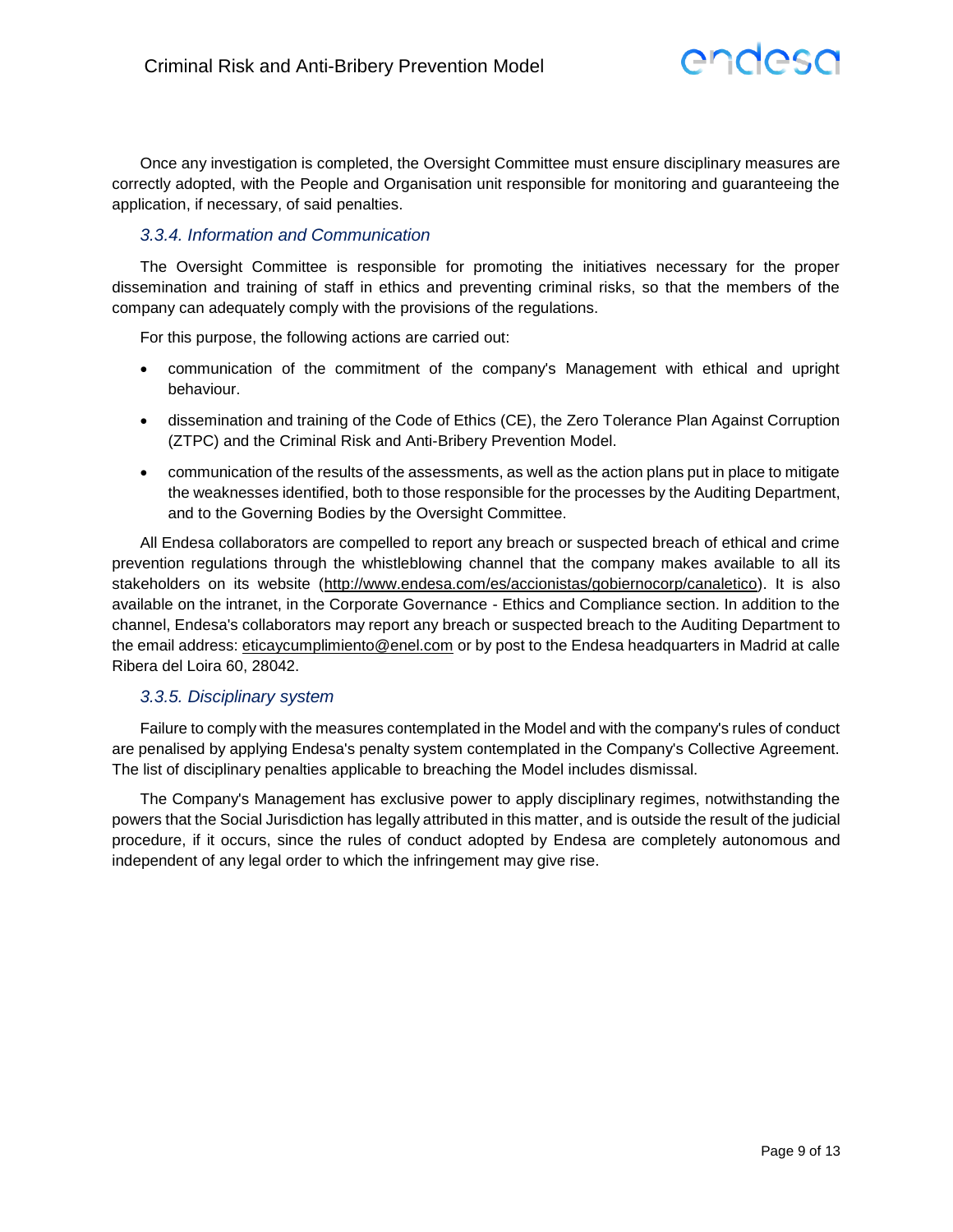# <span id="page-9-0"></span>4. Responsibilities in relation to the Model and reporting

To operate effectively and ensure its proper execution, review, oversight and updating, the Model requires control bodies that give it adequate support. The below chart reflects the defined scheme and the responsibilities derived from compliance with the Model.



The responsibilities of each of these bodies at different stages of the process are defined below.

#### **Board of Directors**

This is the highest management and representation body of Endesa and its Group, in accordance with the Law and the Articles of Association.

In relation to the Criminal Risk and Anti-Bribery Prevention Model, and pursuant to the provisions of article 31 bis of the Spanish Criminal Code, the Board of Directors of Endesa is in charge of adopting and ensuring the effective execution of the Model.

#### **Audit and Compliance Committee of the Board of Directors**

The main function of this Committee will be to ensure good corporate governance and transparency in all company actions in the economic/financial, external audit, internal audit and compliance areas. In any case it will have, among others, the following functions: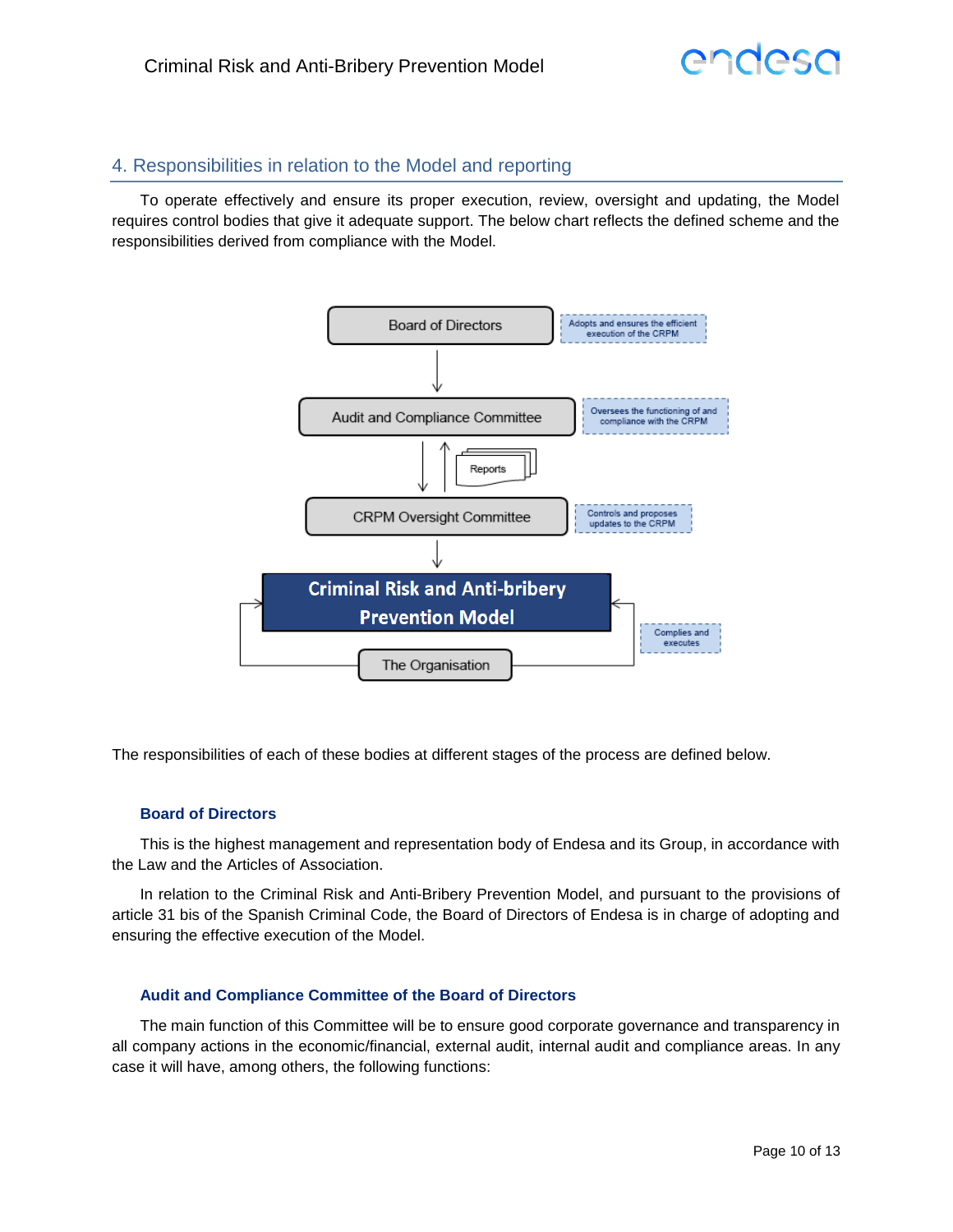

- Monitoring the effectiveness of the company's Internal Control System and risk management systems, as well as discussing with account auditors or auditing companies the significant weaknesses of the internal control system detected in the course of the audit.
- Informing the proposed amendments to the Company's Code of Ethics.

In relation to the Criminal Risk and Anti-Bribery Prevention Model, the Audit and Compliance Committee is the body responsible for overseeing the Model's operation and compliance, as well as the functions performed by the Oversight Committee, including controlling and updating the Model.

#### **CRPM Oversight Committee**

Under the direct and exclusive oversight of the Audit and Compliance Committee, the Oversight Committee exercises the functions entrusted to it. This includes controlling and proposing to update the Criminal Risk and Anti-Bribery Prevention Model to adapt it to the company needs and legal changes.

The Committee has adequate autonomy, independence and professionalism, and the Audit and Compliance Committee is responsible for the decisions regarding its composition. The Committee is endowed with the necessary financial resources to carry out its responsibilities, which are foreseen in the annual budgets, and is supported by the Audit Department by virtue of the powers conferred on it and the required specialisation.

In operational terms, the following tasks correspond to the Oversight Committee:

- 1. Identifying risk areas by analysing the company's activities.
- 2. Implementing the control activities that mitigate the identified risks, considering that the main responsibility for their execution lies with those responsible for the processes. For this purpose, an effective and efficient training process must be guaranteed for the company's staff.
- 3. Co-ordinating the implementation of the controls provided for in the Model (definition of clauses, staff training, disciplinary measures, etc.), as well as their oversight, with those responsible for the different areas in the company.
- 4. Carrying out periodic reviews of transactions or specific areas, as established in the Model.
- 5. Collecting, verifying and retaining relevant information and documentation related to the Model. In particular, the Committee must be informed of the most significant activities, with the required documentation being made available to it.
- 6. Acting as an advisory body for the Model's operation.
- 7. Promoting appropriate initiatives for disseminating and understanding the Model.
- 8. Carrying out the internal investigations needed to analyse alleged violations of the Model's provisions.
- 9. Ensuring disciplinary measures are adopted in order to penalise any case of non-compliance with the Model, in co-ordination with those responsible for the different areas of the company.
- 10. Verifying that the Model is adequate and meets the requirements of the regulations.
- 11. Any other related to ethical regulations, through specific activities aimed at controlling and promoting the continuous improvement of ethical behaviour in the company. Proposing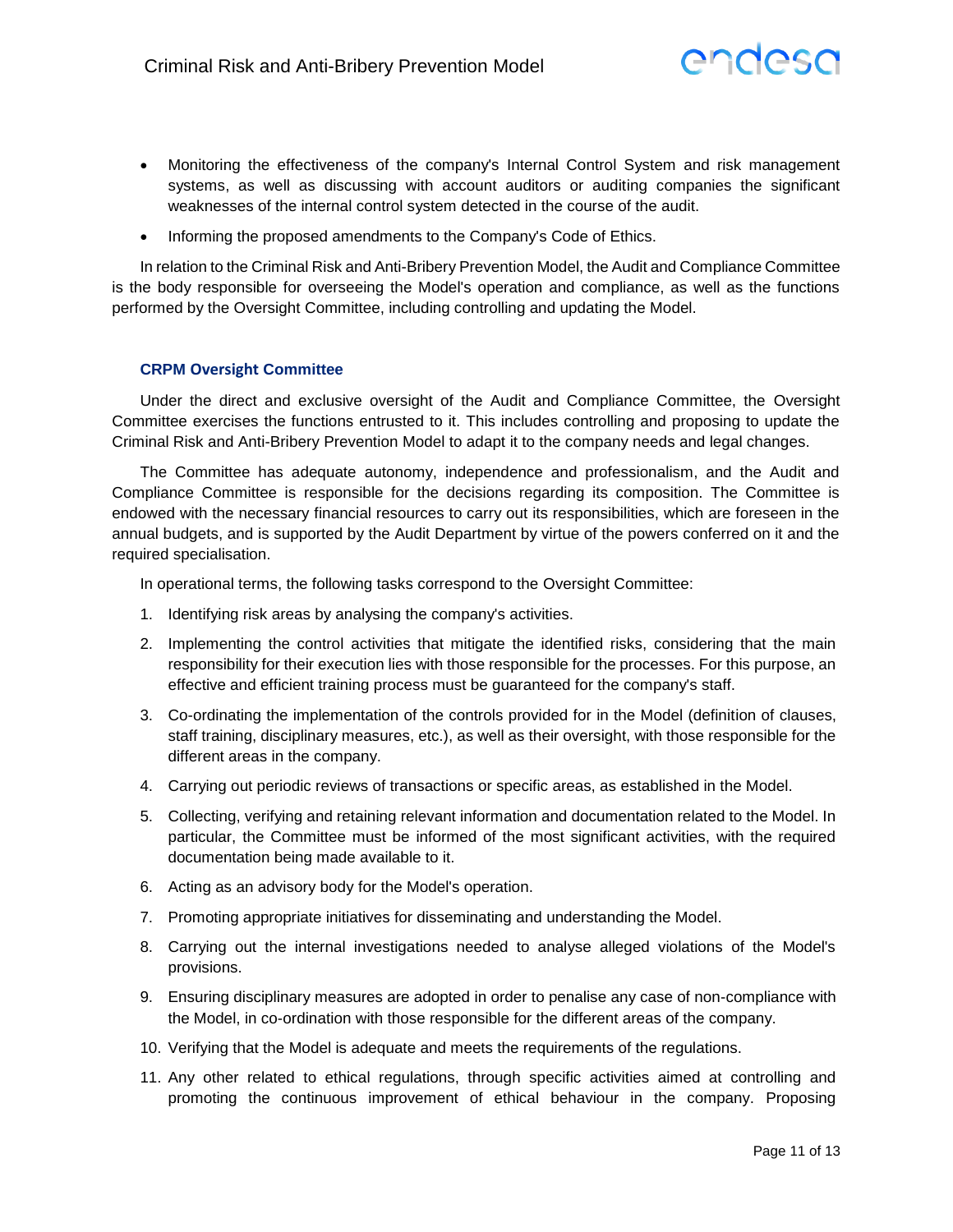

modifications to the Code of Ethics and the Zero Tolerance Plan Against Corruption to the Audit and Compliance Committee.

The Oversight Committee will report annually to the Audit and Compliance Committee on the activities carried out in relation to the Model and its results.

#### **Legal Services**

In the event that for causes derived from breaching the Criminal Risk and Anti-Bribery Prevention Model, Endesa were involved in a procedure from which it is deduced it is criminally liable, the Legal Services unit will be responsible for representing and defending it.

#### **People and Organisation**

The People and Organisation Directorate is responsible for monitoring and guaranteeing the application, if necessary, of the company's disciplinary system.

#### **The Organisation's Directorate-General**

The Organisation's various Directorate-Generals must guarantee the adequate dissemination of this document to all its members and, where appropriate, participate in processes of investigating notices that respectively affect them, when there are reasonable suspicions of non-compliance.

The Organisation's various Directorate-Generals are responsible for the execution and compliance of the Model. For this purpose, they must:

- Know the reference regulations
- Execute the controls provided in the Model.
- Maintain adequate evidence of its correct execution.
- Inform the Oversight Committee of new risk scenarios if identified.

Moreover, all Endesa members are compelled to report any suspected violation or infringement of the principles contained in the Model or in the company's ethical regulations through the Channel or directly to the Oversight Committee. Anyone in the company who conveys their notifications in good faith will always be protected by the Audit and Compliance Committee against any type of retaliation. Likewise, absolute confidentiality regarding the identity of the persons who notify them will be ensured in all cases, notwithstanding the legal obligations and the protection of the rights corresponding to companies and persons who may be unfairly accused or in bad faith.

Failure to comply with the obligation to inform will be penalised as provided in the company's disciplinary system.